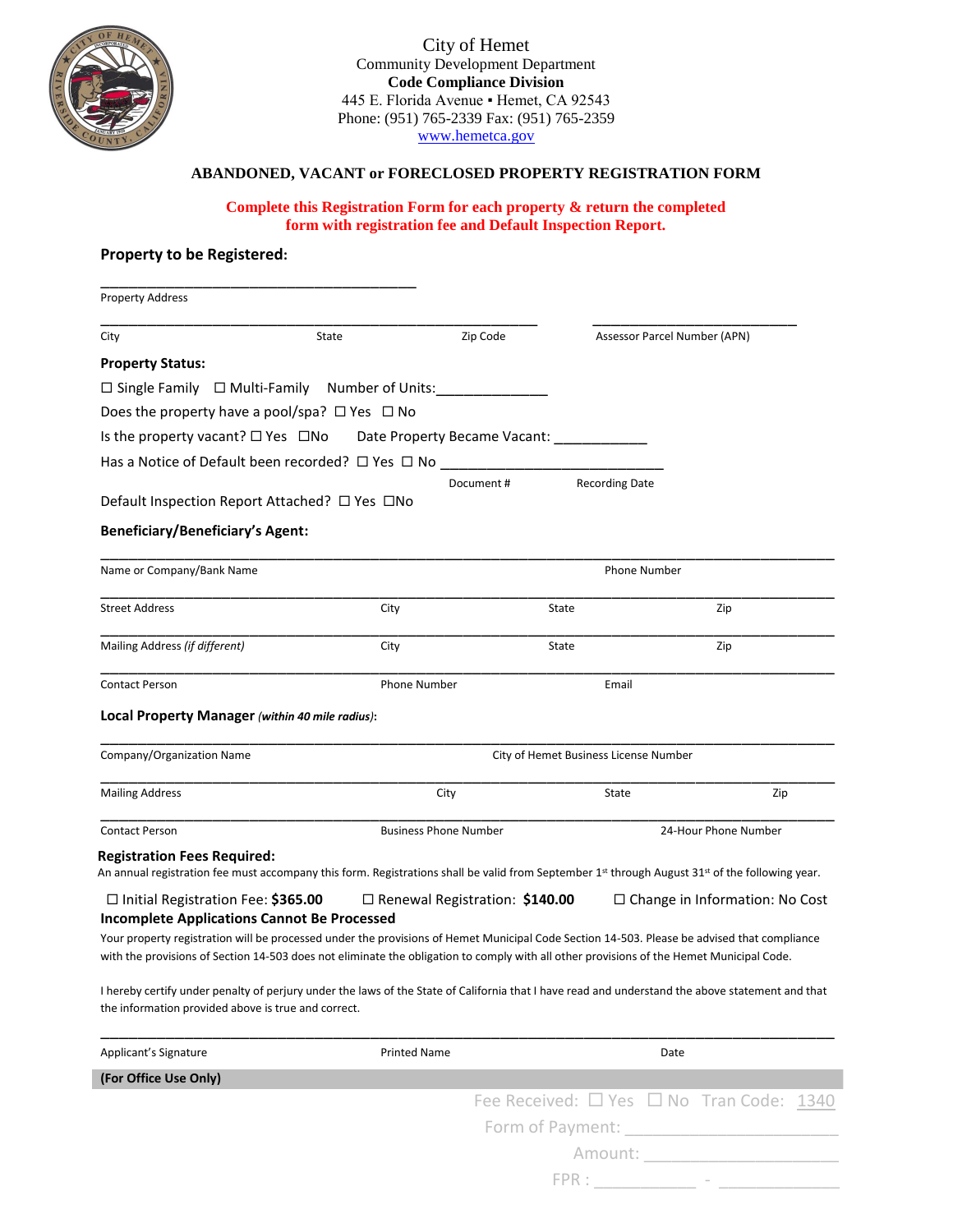# **PLEASE RETAIN THIS PAGE FOR YOUR RECORDS**

City of Hemet Municipal Code Section 1-8 – VIOLATIONS OF CODE:

(a) Purpose and intent. The title of this section is "Violations of Code." The provisions of this section represent the general means and methods by which the city may secure compliance with the provisions of this Code and city approvals, permits or licenses. The city may use any available legal remedy to secure compliance and multiple enforcement remedies may be used to achieve compliance with respect to persons who commit continuing violations.

The procedures authorized or identified by this code are the following: notices of violation; administrative citations; administrative fines and penalties; cease and desist orders; abatement of nuisances; recordation of notices of violation; authorization to charge re-inspection fees; cost recovery for costs of enforcement; confirmation of costs; and recordation of liens and assessments for cost recovery.

City of Hemet Municipal Code Chapter 14, Article XI, MAINTENANCE, SECURITY, AND REHABILITATION OF ABANDONED OR VACANT PROPERTIES.

### **Beneficiary's Registration Requirements under Hemet Municipal Code Section 14-503:**

- **EX** A beneficiary, or beneficiary's agent shall register a property within 10 days from the date of notice of default is recorded or the date of a default inspection. [HMC 14-503(a)]
- **•** Properties in default or abandoned and vacant prior to September 1, 2013 must also register no later than September 20, 2013.
- **•** Prior to recording a notice of default on a property, the beneficiary shall conduct a default inspection. [HMC 14-503(b)]
- The beneficiary shall prepare a written report of each default inspection and submit the report to the Community Development Director within 10 days of the inspection. [HMC 14-503(c)]
- **■** If the property is not vacant at the time of the notice of default is filed, the beneficiary shall conduct subsequent default inspections of the property at least once per month. [HMC 14-503(d)]
- Visible front and side yards shall be maintained. [HMC 14-505(e)]
- Pools and spas shall be maintained. [HMC 14-505(f)]
- Property must remain secure. [HMC 14-506(a)]
- The beneficiary, beneficiary's agent, or local property Management Company shall inspect the property on a weekly basis. [HMC 14-506(b)]

A copy of this or any municipal code of the City of Hemet may be downloaded at: [www.hemetca.gov](http://www.hemetca.gov/)

> City of Hemet – Lionel Martinez Code Compliance Division 445 E. Florida Avenue Hemet, CA 92543 Phone: (951) 765-2339 Fax: (951) 765-2359